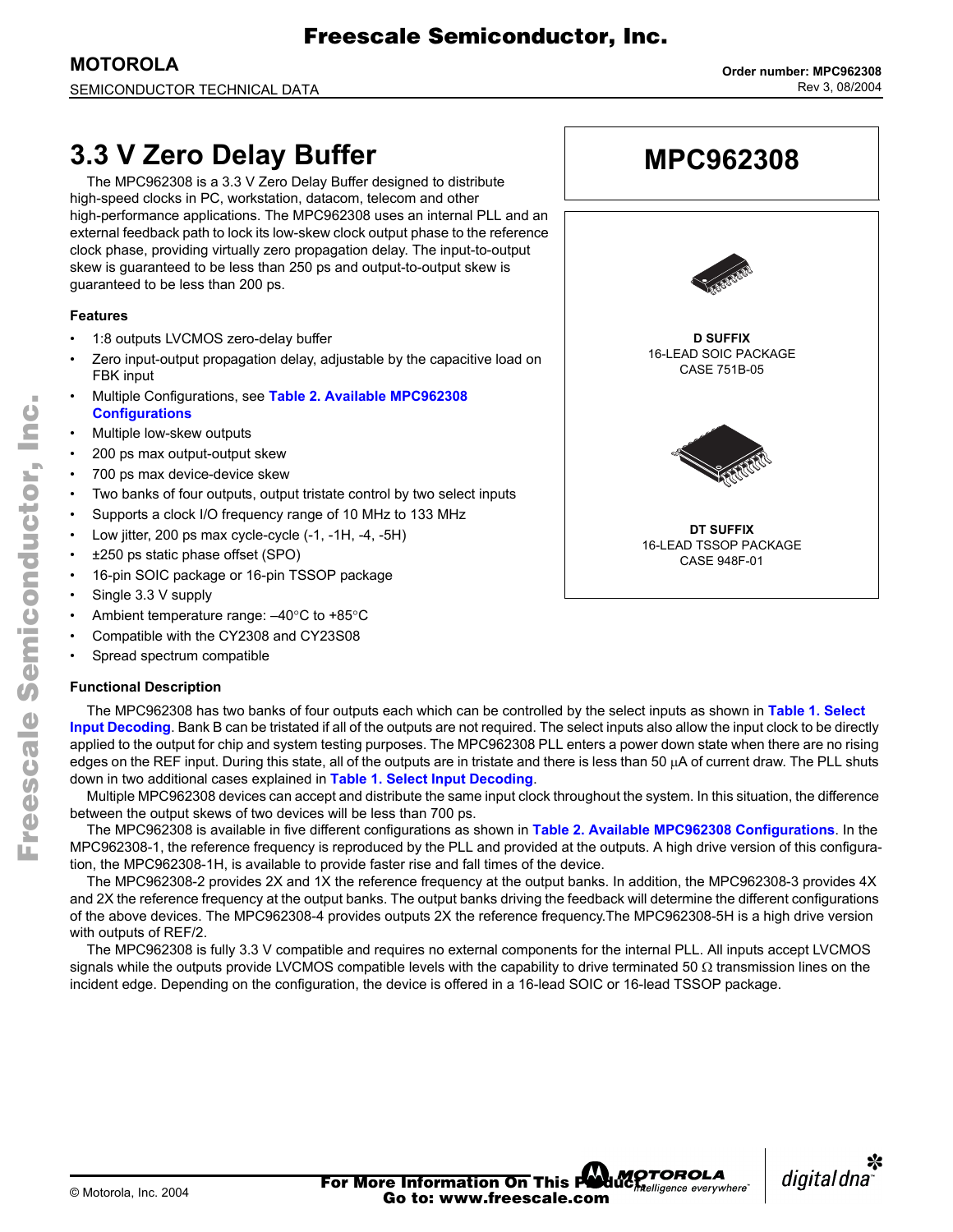## **MPC962308**

#### **Block Diagram**



#### **Pin Configuration**

#### SOIC/TSSOP Top View

| REF E<br>CLKA1 $\Box$ 2<br>CLKA2 □<br>-3<br>V <sub>DD</sub><br>GND <sup>I</sup><br>5<br>CLKB1 <sup>[</sup><br>CLKB <sub>2</sub><br>S <sub>2</sub> | <b>FBK</b><br>CLKA4<br>15 <sup>1</sup><br>CLKA3<br>V <sub>DD</sub><br>13<br><b>GND</b><br>12<br>CLKB4<br>11<br>CLKB3<br>S <sub>1</sub> |
|---------------------------------------------------------------------------------------------------------------------------------------------------|----------------------------------------------------------------------------------------------------------------------------------------|
|---------------------------------------------------------------------------------------------------------------------------------------------------|----------------------------------------------------------------------------------------------------------------------------------------|

# <span id="page-1-1"></span>**Table 1. Select Input Decoding**

| S <sub>2</sub> | S1 | <b>CLOCK A1-A4</b>  | <b>CLOCK B1-B4</b>  | <b>Output Source</b> | <b>PLL Shutdown</b> |
|----------------|----|---------------------|---------------------|----------------------|---------------------|
|                |    | Three-State         | Three-State         | PLL                  |                     |
|                |    | <b>Driven</b>       | Three-State         | PLL                  | N                   |
|                |    | Driven <sup>1</sup> | Driven <sup>1</sup> | Reference            |                     |
|                |    | Driven              | Driven              | PLL                  | N                   |

1. Outputs inverted on MPC962308-2 in bypass mode, S2=1 and S1=0.

### <span id="page-1-0"></span>**Table 2. Available MPC962308 Configurations**

| <b>Device</b> | <b>Feedback From</b> | <b>Bank A Frequency</b> | <b>Bank B Frequency</b>               |
|---------------|----------------------|-------------------------|---------------------------------------|
| MPC962308-1   | Bank A or Bank B     | Reference               | Reference                             |
| MPC962308-1H  | Bank A or Bank B     | Reference               | Reference                             |
| MPC962308-2   | Bank A               | Reference               | Reference/2                           |
| MPC962308-2   | Bank B               | 2 X Reference           | Reference                             |
| MPC962308-3   | Bank A               | 2 X Reference           | Reference or Reference <sup>[1]</sup> |
| MPC962308-3   | Bank B               | 4 X Reference           | 2 X Reference                         |
| MPC962308-4   | Bank A or Bank B     | 2 X Reference           | 2 X Reference                         |
| MPC962308-5H  | Bank A or Bank B     | Reference /2            | Reference /2                          |

1. Output phase is indeterminate (0° or 180° from input clock). If phase integrity is required, use the MPC962308-2.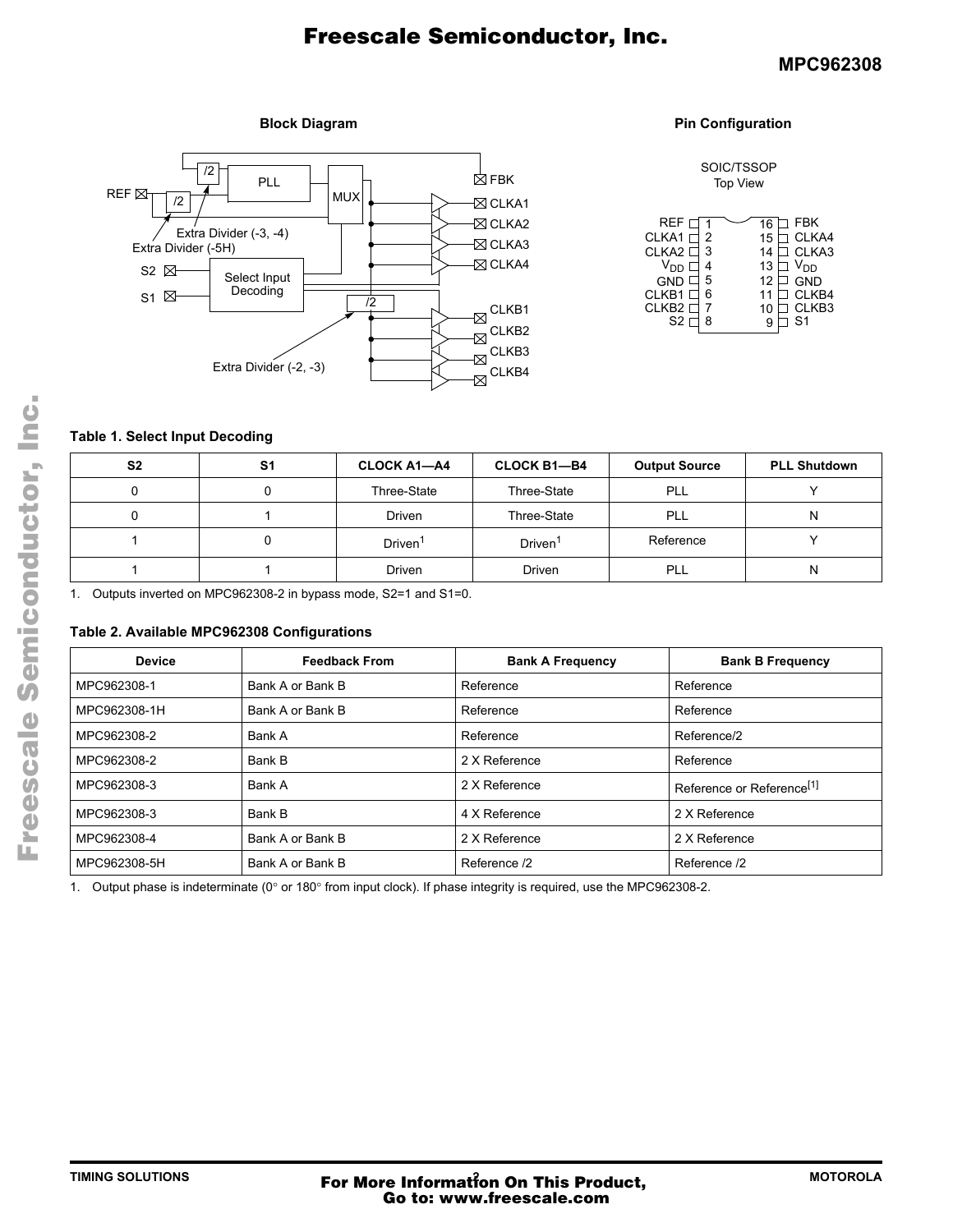# **MPC962308**

# Freescale Semiconductor, Inc.

## **Table 3. Pin Description**

| Pin             | Signal             | <b>Description</b>                            |
|-----------------|--------------------|-----------------------------------------------|
| 1               | REF <sup>1</sup>   | Input reference frequency, 5 V tolerant input |
| $\overline{2}$  | CLKA1 <sup>2</sup> | Clock output, Bank A                          |
| 3               | CLKA2 <sup>2</sup> | Clock output, Bank A                          |
| 4               | $V_{DD}$           | 3.3 V supply                                  |
| 5               | <b>GND</b>         | Ground                                        |
| 6               | CLKB1 <sup>2</sup> | Clock output, Bank B                          |
| $\overline{7}$  | CLKB2 <sup>2</sup> | Clock output, Bank B                          |
| 8               | S2 <sup>3</sup>    | Select input, bit 2                           |
| 9               | S1 <sup>3</sup>    | Select input, bit 1                           |
| 10 <sup>°</sup> | CLKB3 <sup>2</sup> | Clock output, Bank B                          |
| 11              | CLKB4 <sup>2</sup> | Clock output, Bank B                          |
| 12              | GND                | Ground                                        |
| 13              | V <sub>DD</sub>    | 3.3 V supply                                  |
| 14              | CLKA3 <sup>2</sup> | Clock output, Bank A                          |
| 15              | CLKAA <sup>2</sup> | Clock output, Bank A                          |
| 16              | <b>FBK</b>         | PLL feedback input                            |

1. Weak pull-down.

2. Weak pull-down on all outputs.

3. Weak pull-ups on these inputs.

# **Table 4. Maximum Ratings**

| <b>Characteristics</b>                                  | Value                          | Unit |
|---------------------------------------------------------|--------------------------------|------|
| Supply Voltage to Ground Potential                      | $-0.5$ to $+3.9$               |      |
| DC Input Voltage (Except REF)                           | $-0.5$ to V <sub>DD</sub> +0.5 |      |
| DC Input Voltage REF                                    | $-0.5$ to 5.5                  |      |
| Storage Temperature                                     | $-65$ to $+150$                | °C   |
| Junction                                                | 150                            | °C   |
| Static Discharge Voltage (per MIL-STD-883, Method 3015) | >2000                          |      |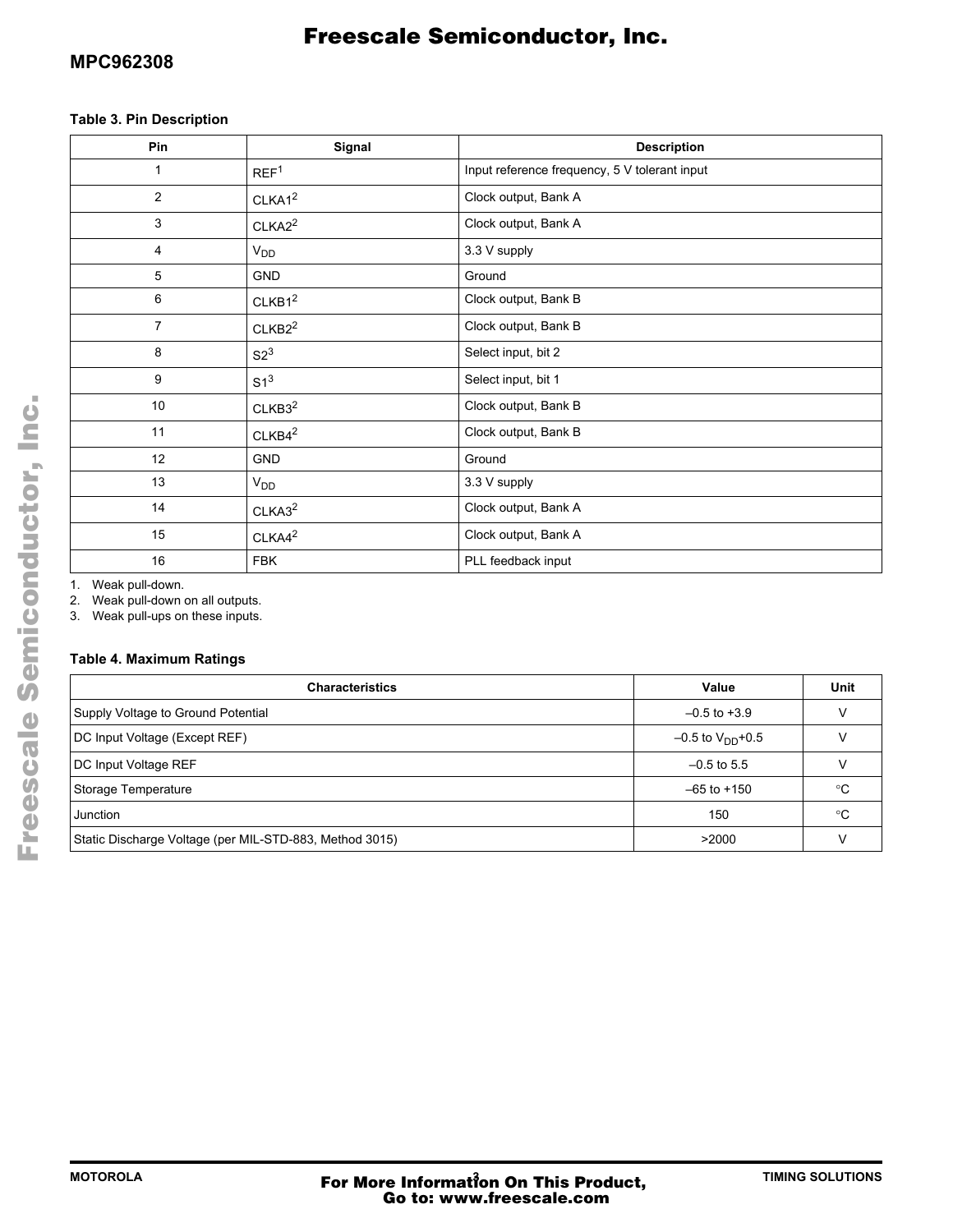|  | Table 5. Operating Conditions for MPC962308-X Industrial Temperature Devices |  |
|--|------------------------------------------------------------------------------|--|
|  |                                                                              |  |

| <b>Parameter</b> | <b>Description</b>                          | Min | Max | Unit |
|------------------|---------------------------------------------|-----|-----|------|
| V <sub>DD</sub>  | Supply Voltage                              | 3.0 | 3.6 |      |
| $T_A$            | Operating Temperature (Ambient Temperature) | -40 | 85  | °C   |
| C <sub>1</sub>   | Load Capacitance, below 100 MHz             |     | 30  | рF   |
|                  | Load Capacitance, from 100 MHz to 133 MHz   |     | 15  | рF   |
| $C_{IN}$         | Input Capacitance <sup>1</sup>              |     |     | рF   |

1. Applies to both REF clock and FBK.

### **Table 6. Electrical Characteristics for MPC962308-X Industrial Temperature Devices1**

| <b>Parameter</b>   | <b>Description</b>               | <b>Test Conditions</b>                                                 | Min | Max          | Unit           |
|--------------------|----------------------------------|------------------------------------------------------------------------|-----|--------------|----------------|
| $V_{IL}$           | Input LOW Voltage                |                                                                        |     | 0.8          | $\vee$         |
| $V_{\text{IH}}$    | Input HIGH Voltage               |                                                                        | 2.0 |              | $\vee$         |
| ΠL.                | Input LOW Current                | $V_{IN} = 0V$                                                          |     | 50.0         | μA             |
| $I_{\text{IH}}$    | Input HIGH Current               | $V_{IN} = V_{DD}$                                                      |     | 100.0        | μA             |
| $V_{OL}$           | Output LOW Voltage <sup>2</sup>  | $I_{\text{OI}}$ = 8 mA (-1, -2, -3, -4)<br>$I_{OL}$ = 12 mA (-1H, -5H) |     | 0.4          | V              |
| V <sub>OH</sub>    | Output HIGH Voltage <sup>2</sup> | $I_{OH}$ = -8 mA (-1, -2, -3, -4)<br>$I_{OH}$ = -12 mA (-1H, -5H)      | 2.4 |              | $\vee$         |
| $I_{DD}$ (PD mode) | Power Down Supply Current        | $REF = 0 MHz$                                                          |     | 25.0         | μA             |
| l <sub>DD</sub>    | <b>Supply Current</b>            | Unloaded outputs, 100 MHz,                                             |     | 45.0         | mA             |
|                    |                                  | Select inputs at $V_{DD}$ or GND                                       |     | 70(-1H, -5H) | mA             |
|                    |                                  | Unloaded outputs, 66-MHz REF<br>$(-1, -2, -3, -4)$                     |     | 35.0         | mA             |
|                    |                                  | Unloaded outputs, 35-MHz REF<br>$(-1, -2, -3, -4)$                     |     | 20.0         | m <sub>A</sub> |

1. All parameters are specified with loaded outputs.

2. Parameter is guaranteed by design and characterization. Not 100% tested in production.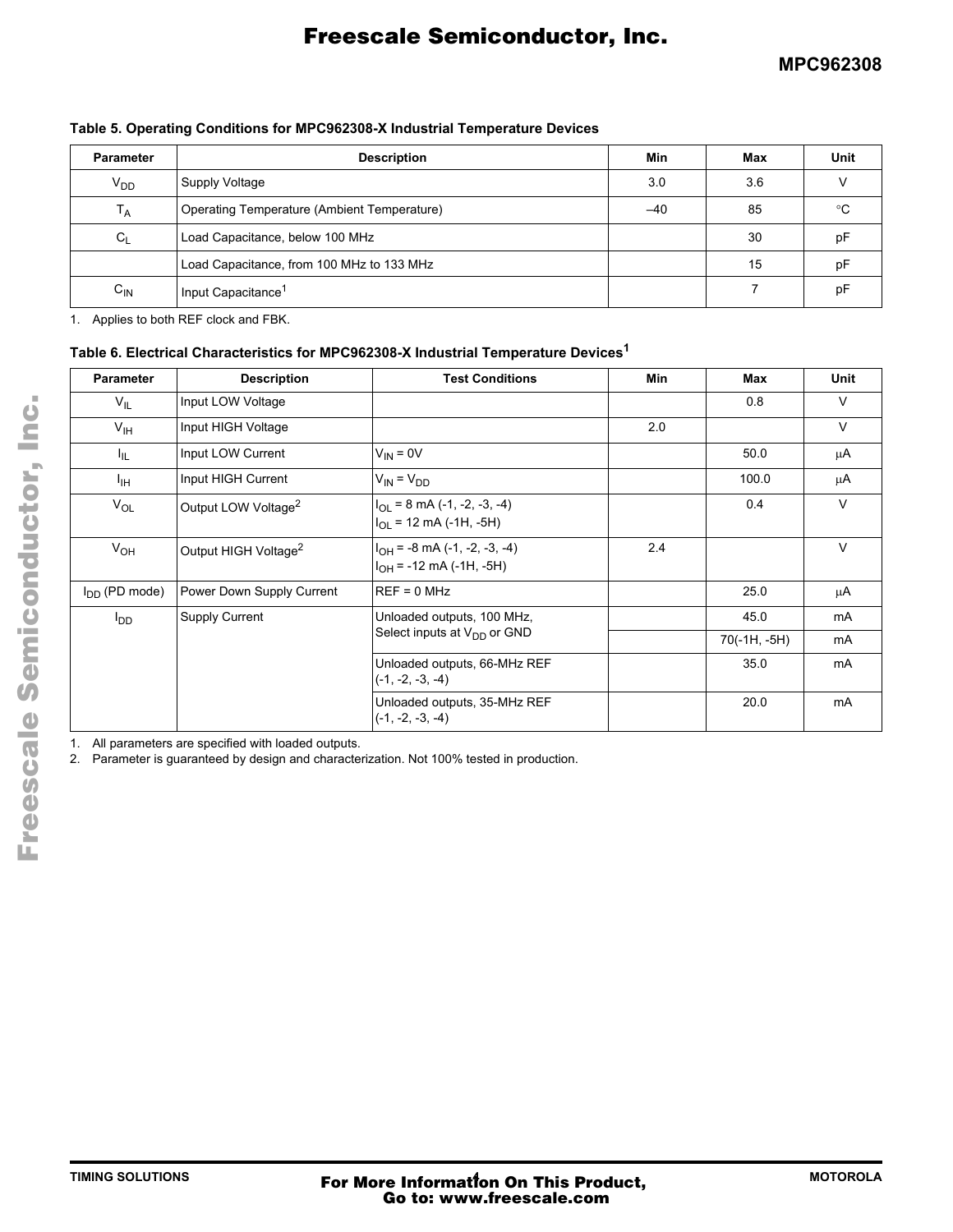# **MPC962308**

# Freescale Semiconductor, Inc.

# **Table 7. Switching Characteristics for MPC962308-X Industrial Temperature Devices<sup>1</sup>**

| <b>Parameter</b>  | Name                                                      | <b>Test Conditions</b>                              | Min          | <b>Typ</b>  | Max       | Unit       |
|-------------------|-----------------------------------------------------------|-----------------------------------------------------|--------------|-------------|-----------|------------|
| $t_1$             | <b>Output Frequency</b>                                   | 30-pF load, All devices                             | 10           |             | 100       | <b>MHz</b> |
| $t_1$             | Output Frequency <sup>2</sup>                             | 20-pF load, -1H, -5H devices                        | 10           |             | 133.3     | MHz        |
| $t_1$             | Output Frequency <sup>2</sup>                             | 15-pF load, -1, -2, -3, -4 devices                  | 10           |             | 133.3     | <b>MHz</b> |
|                   | Duty Cycle <sup>2</sup> = $t_2 \div t_1$                  | Measured at 1.4 V, FOUT = 66.66 MHz                 | 40.0         |             | 60.0      | $\%$       |
|                   | $(-1, -2, -3, -4, -1H, -5H)$                              | 30-pF load                                          |              |             |           |            |
|                   | Duty Cycle <sup>2</sup> = $t_2 \div t_1$                  | Measured at 1.4 V, FOUT <50.0 MHz                   | 45.0         |             | 55.0      | $\%$       |
|                   | $(-1, -2, -3, -4, -1H, -5H)$                              | 15-pF load                                          |              |             |           |            |
| $t_3$             | Rise Time <sup>2</sup>                                    | Measured between 0.8 V and 2.0 V,                   |              |             | 2.50      | ns         |
|                   | $(-1, -2, -3, -4)$                                        | 30-pF load                                          |              |             |           |            |
|                   | Rise Time <sup>2</sup>                                    | Measured between 0.8 V and 2.0 V,                   |              |             | 1.50      | ns         |
|                   | $(-1, -2, -3, -4)$                                        | 15-pF load                                          |              |             |           |            |
|                   | Rise Time <sup>2</sup><br>$(-1H, -5H)$                    | Measured between 0.8 V and 2.0 V,<br>30-pF load     |              |             | 1.50      | ns         |
| $t_4$             | Fall Time <sup>2</sup>                                    | Measured between 0.8 V and 2.0 V,                   |              |             | 2.50      | ns         |
|                   | $(-1, -2, -3, -4)$                                        | 30-pF load                                          |              |             |           |            |
|                   | Fall Time <sup>2</sup>                                    | Measured between 0.8 V and 2.0 V,                   |              |             | 1.50      | ns         |
|                   | $(-1, -2, -3, -4)$                                        | 15-pF load                                          |              |             |           |            |
|                   | Fall Time <sup>2</sup>                                    | Measured between 0.8 V and 2.0 V,                   |              |             | 1.25      | ns         |
|                   | $(-1H, -5H)$                                              | 30-pF load                                          |              |             |           |            |
|                   | Output-to-Output Skew on                                  | All outputs equally loaded                          |              |             | 200       | ps         |
|                   | same Bank $(-1, -2, -3, -4)^2$                            |                                                     |              |             |           |            |
| $t_5$             | Output-to-Output Skew<br>(-1H, -5H)                       | All outputs equally loaded                          |              |             | 200       | ps         |
|                   | Output Bank A to Output<br>Bank B Skew (-1, -4, -5H)      | All outputs equally loaded                          |              |             | 200       | ps         |
|                   | Output Bank A to Output<br>Bank B Skew (-2, -3)           | All outputs equally loaded                          |              |             | 400       | ps         |
| $t_6$             | Delay, REF Rising Edge to<br>FBK Rising Edge <sup>2</sup> | Measured at $V_{DD}/2$                              |              | 0           | $\pm 250$ | ps         |
| $t_7$             | Device-to-Device Skew <sup>2</sup>                        | Measured at $V_{DD}/2$ on the FBK pins of devices   |              | $\mathbf 0$ | 700       | ps         |
| $t_8$             | Output Slew Rate <sup>2</sup>                             | Measured between 0.8 V and 2.0 V on -1H,            | $\mathbf{1}$ |             |           | V/ns       |
|                   |                                                           | -5H device using Test Circuit # 2                   |              |             |           |            |
| $t_{J}$           | Cycle-to-Cycle Jitter                                     | Measured at 66.67 MHz, loaded outputs,              |              |             | 200       | ps         |
|                   | $(-1, -1H, -4, -5H)^2$                                    | 15-pF load                                          |              |             |           |            |
|                   |                                                           | Measured at 66.67 MHz, loaded outputs,              |              |             | 200       | ps         |
|                   |                                                           | 30-pF load                                          |              |             |           |            |
|                   |                                                           | Measured at 133.3 MHz, loaded outputs,              |              |             | 100       | ps         |
|                   |                                                           | 15 pF load                                          |              |             |           |            |
| $t_J$             | Cycle-to-Cycle Jitter<br>$(-2, -3)^2$                     | Measured at 66.67 MHz, loaded outputs               |              |             | 400       | ps         |
|                   |                                                           | 30-pF load<br>Measured at 66.67 MHz, loaded outputs |              |             | 400       |            |
|                   |                                                           | 15-pF load                                          |              |             |           | ps         |
| $t_{\text{LOCK}}$ | PLL Lock Time <sup>2</sup>                                | Stable power supply, valid clocks presented         |              |             | 1.0       | ms         |
|                   |                                                           | on REF and FBK pins                                 |              |             |           |            |

1. All parameters are specified with loaded outputs.

2. Parameter is guaranteed by design and characterization. Not 100% tested in production.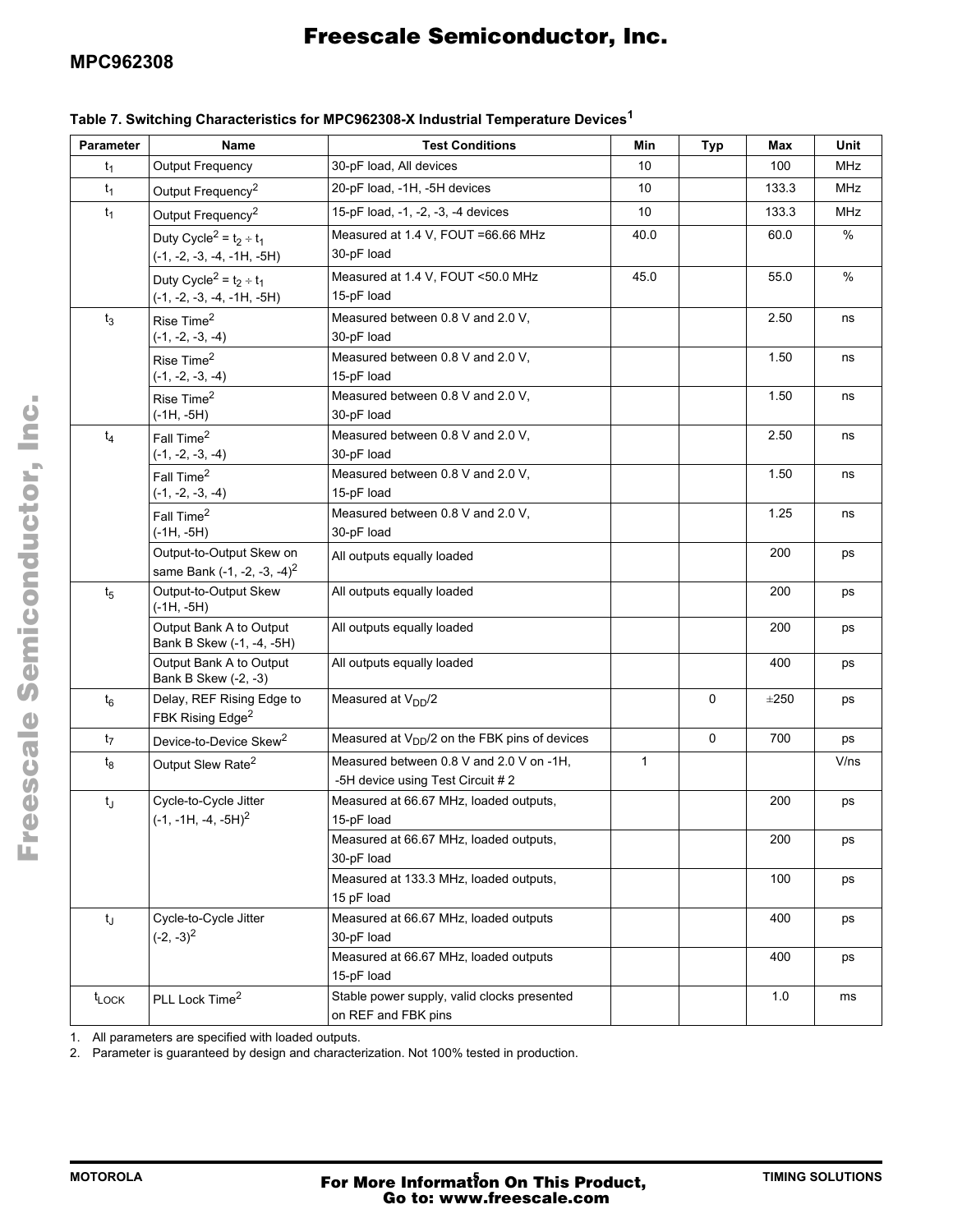## **MPC962308**

## **APPLICATIONS INFORMATION**



The pin-to-pin skew is defined as the worst case difference in propagation delay between any similar delay path within a single device



The time from the PLL controlled edge to the non-controlled edge, divided by the time between PLL controlled edges, expressed as a percentage

#### **Figure 3. Output Duty Cycle (DC)**



The variation in cycle time of a signal between adjacent cycles, over a random sample of adjacent cycle pairs

#### **Figure 5. Cycle-to-Cycle Jitter**



Figure 1. Output-to-Output Skew t<sub>SK(O)</sub> **Figure 2. Static Phase Offset Test Reference** 



**Figure 4. Device-to-Device Skew**



#### **Figure 6. Output Transition Time Test Reference**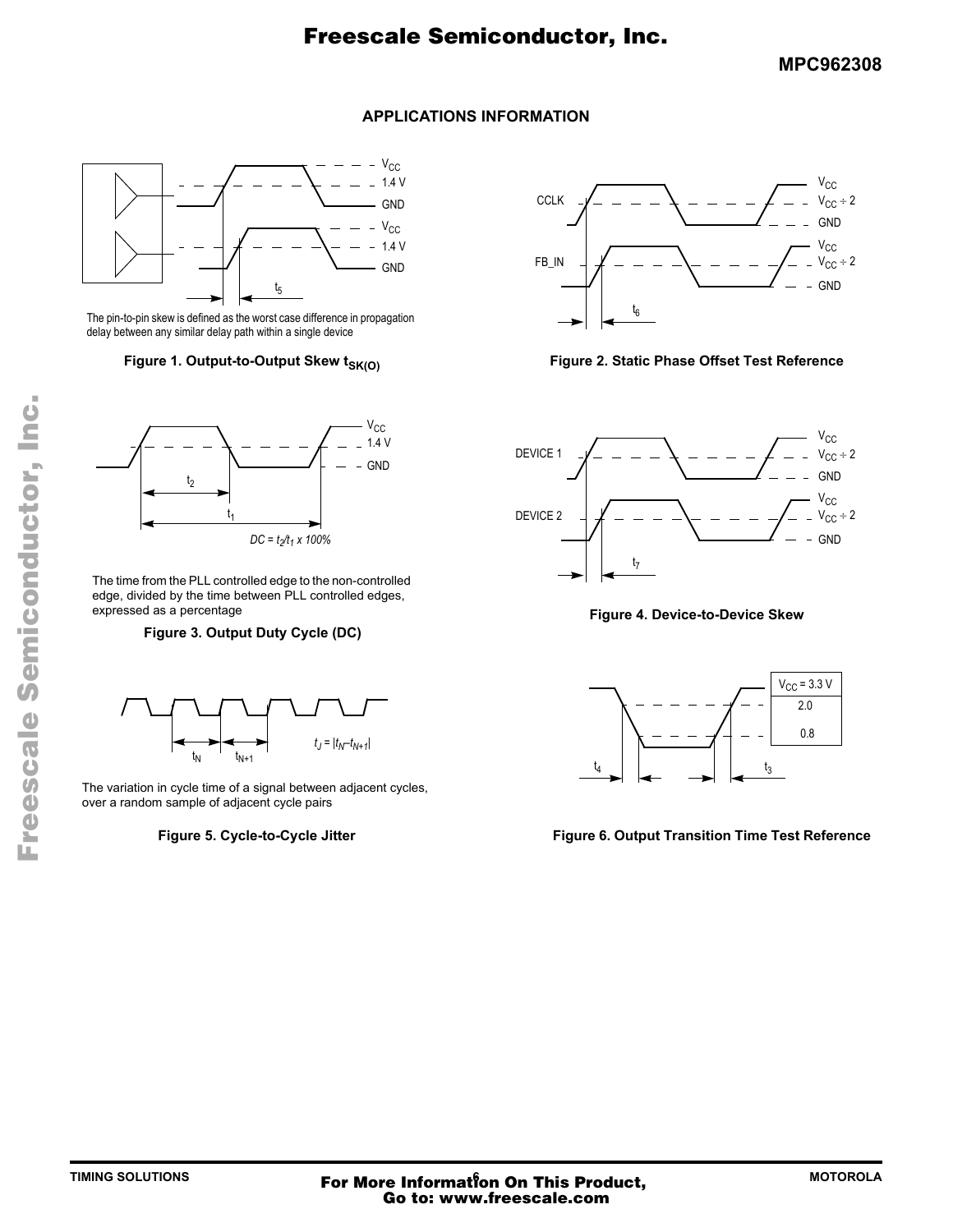## **Test Circuit #1**



Test Circuit for all parameters except  $t_8$ 





Test Circuit for  $t_8$ , Output slew rate on -1H, -5 device

### **Ordering Information (Available)**

| <b>Ordering Code</b> | Package Name    | Package Type                         |
|----------------------|-----------------|--------------------------------------|
| MPC962308D-1         | D <sub>16</sub> | 16-pin 150-mil SOIC                  |
| MPC962308D-1R2       | D <sub>16</sub> | 16-pin 150-mil SOIC - Tape and Reel  |
| MPC962308D-1H        | D <sub>16</sub> | 16-pin 150-mil SOIC                  |
| MPC962308D-1HR2      | D <sub>16</sub> | 16-pin 150-mil SOIC - Tape and Reel  |
| MPC962308DT-1H       | DT16            | 16-pin 150-mil TSSOP                 |
| MPC962308DT-1HR2     | DT16            | 16-pin 150-mil TSSOP - Tape and Reel |
| MPC962308D-2         | D <sub>16</sub> | 16-pin 150-mil SOIC                  |
| MPC962308D-2R2       | D <sub>16</sub> | 16-pin 150-mil SOIC - Tape and Reel  |

## **Ordering Information (Planned)**

| <b>Ordering Code</b> | Package Name    | Package Type                         |
|----------------------|-----------------|--------------------------------------|
| MPC962308D-3         | D <sub>16</sub> | 16-pin 150-mil SOIC                  |
| MPC962308D-3R2       | D <sub>16</sub> | 16-pin 150-mil SOIC — Tape and Reel  |
| MPC962308D-4         | D <sub>16</sub> | 16-pin 150-mil SOIC                  |
| MPC962308D-4R2       | D <sub>16</sub> | 16-pin 150-mil SOIC — Tape and Reel  |
| MPC962308D-5H        | D <sub>16</sub> | 16-pin 150-mil SOIC                  |
| MPC962308D-5HR2      | D <sub>16</sub> | 16-pin 150-mil SOIC - Tape and Reel  |
| MPC962308DT-5H       | DT16            | 16-pin 150-mil TSSOP                 |
| MPC962308DT-5HR2     | DT16            | 16-pin 150-mil TSSOP - Tape and Reel |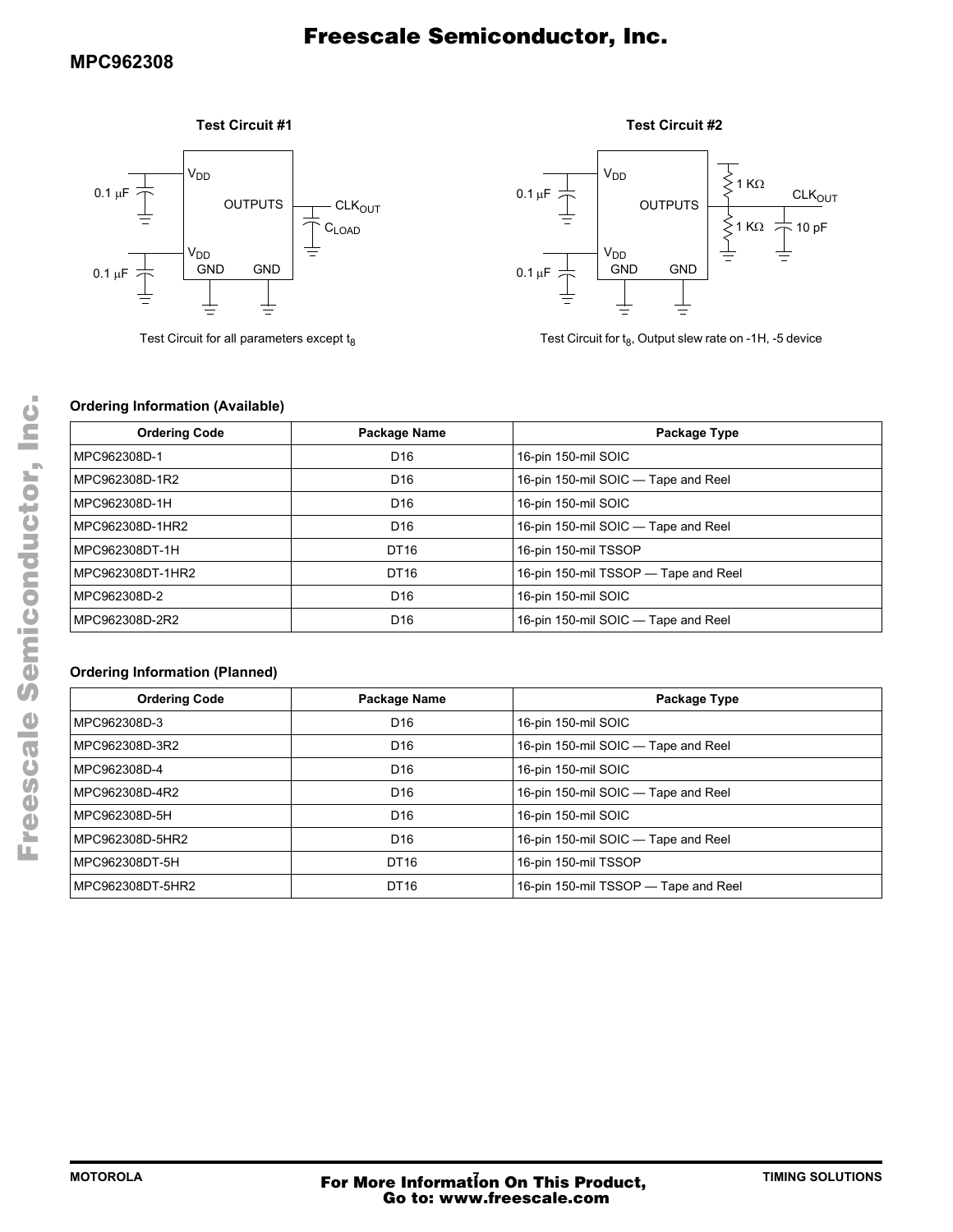**MPC962308**

### **PACKAGE DIMENSIONS**

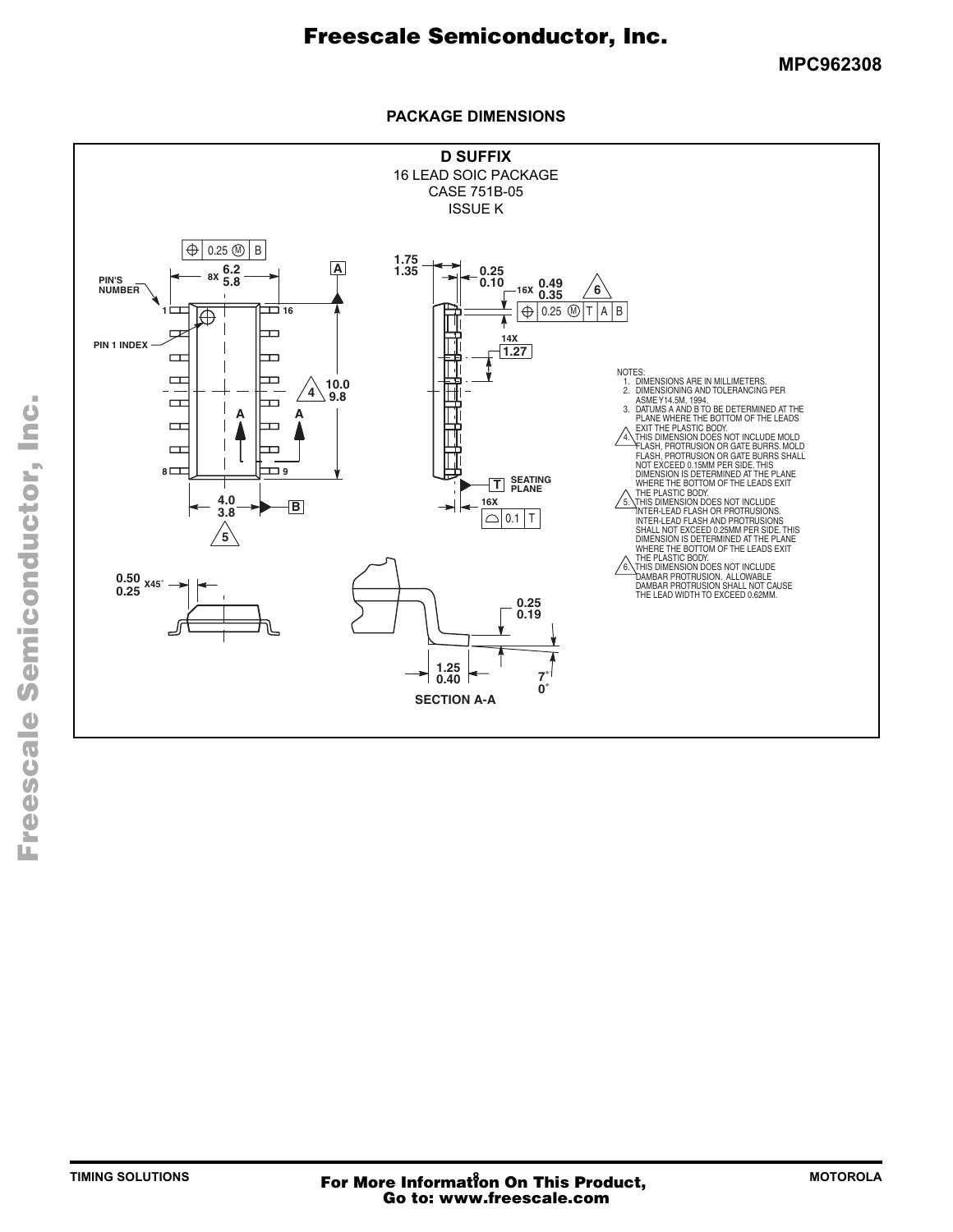**PACKAGE DIMENSIONS**

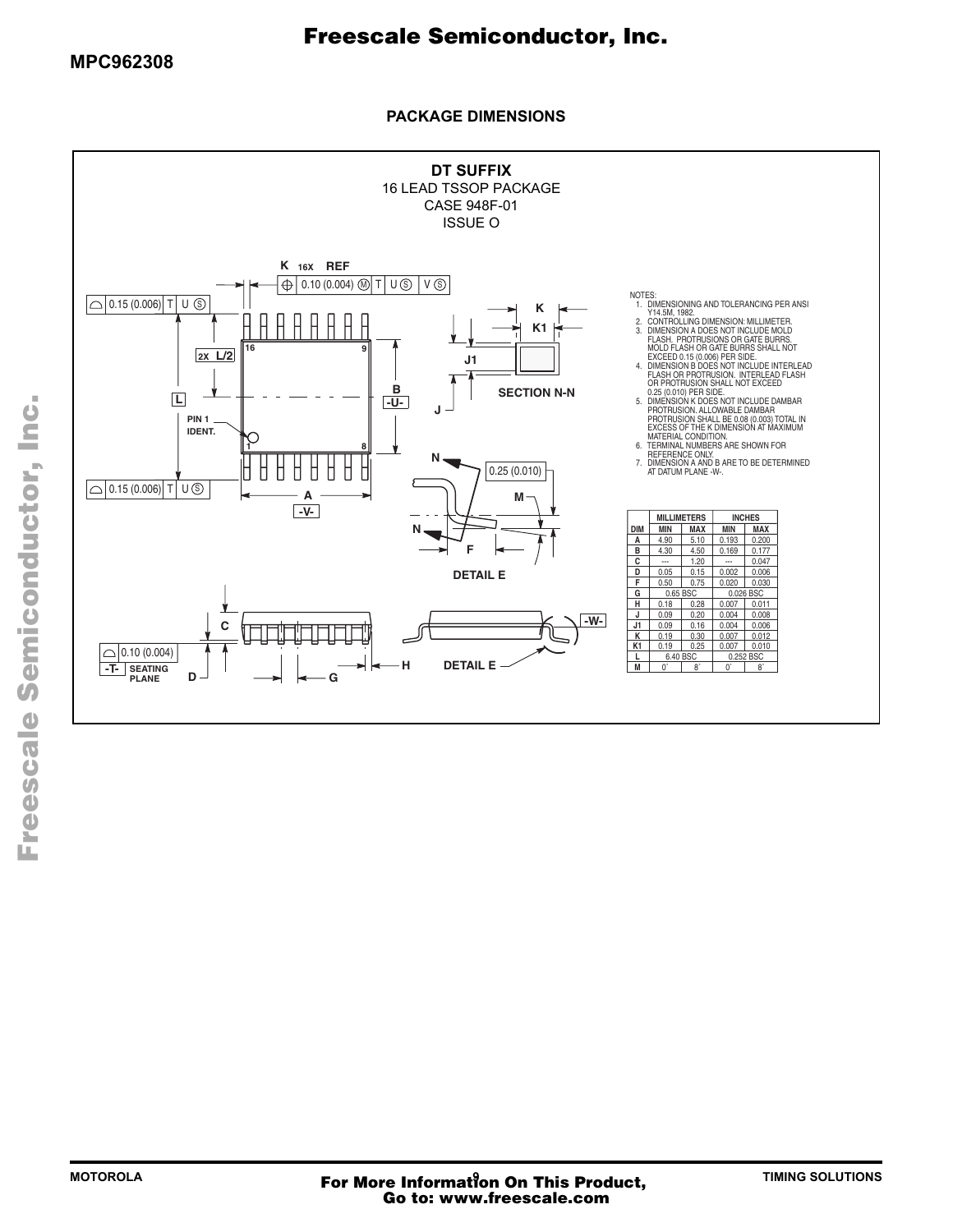**MPC962308**

**NOTES**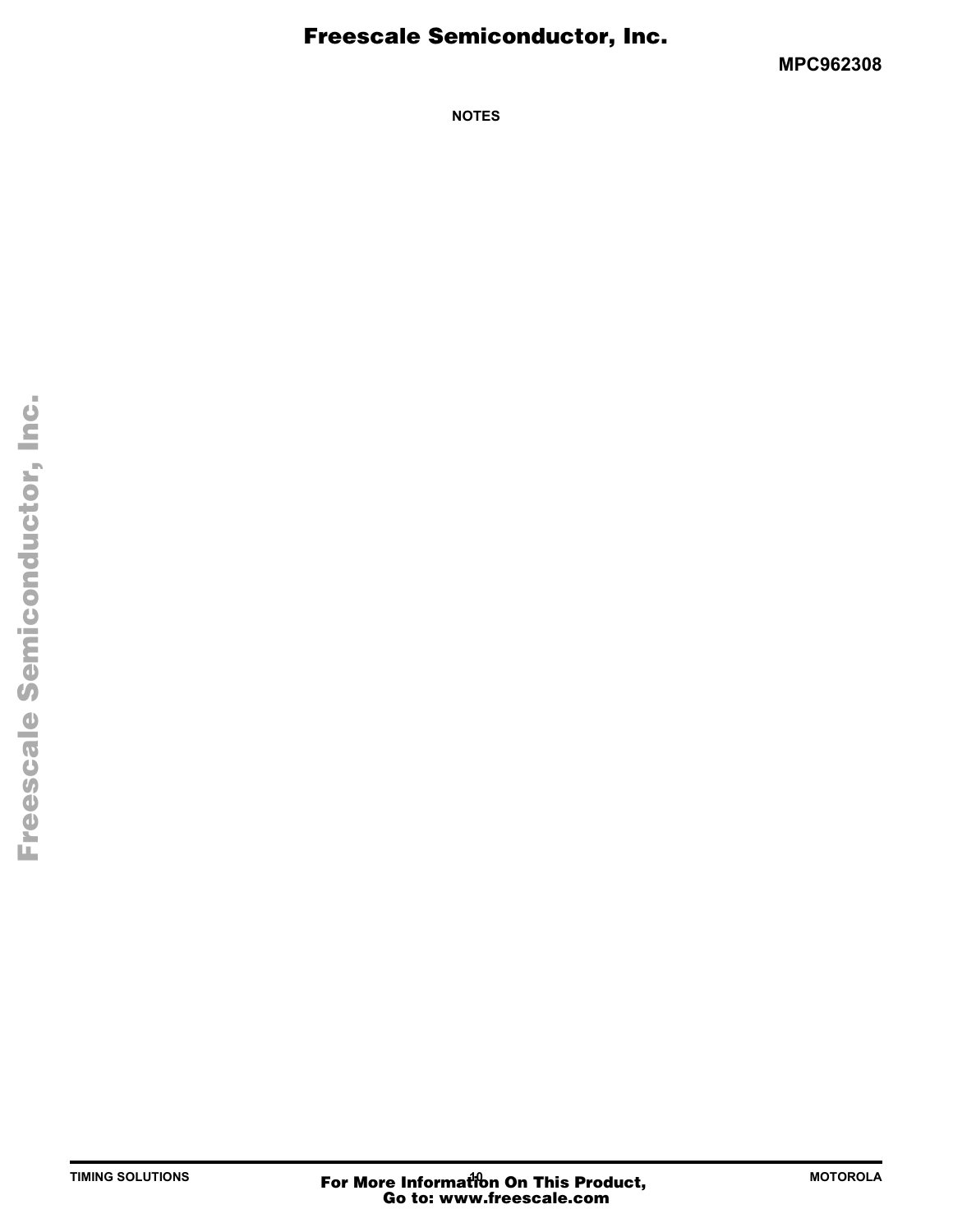**NOTES**